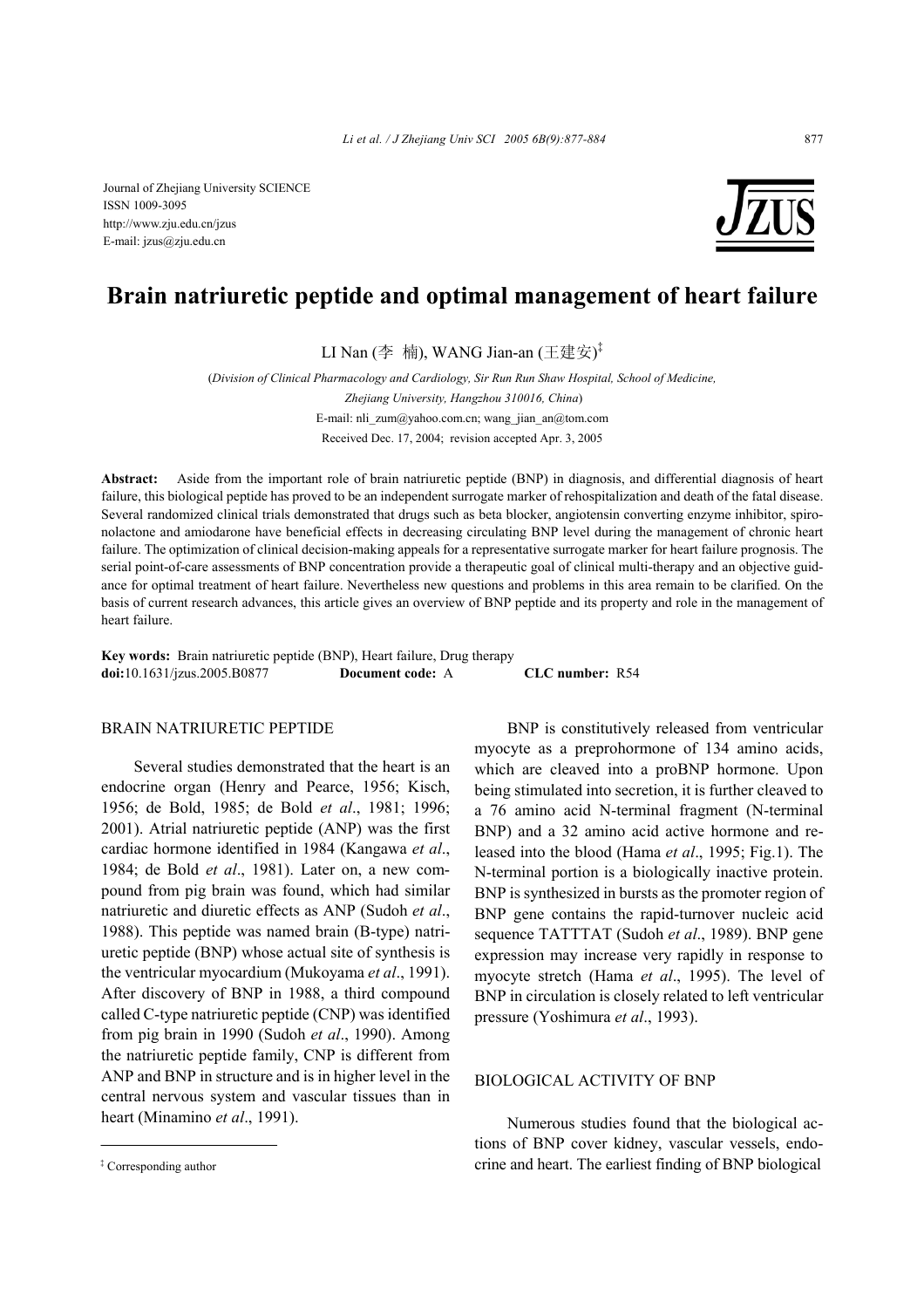

**Fig.1 Illustration of secretion, binding and clearance of BNP. BNP's biological effects are due to its binding to both NPR-A and NPR-B. TGF-beta 1: Transforming growth factor-beta 1; NPR: Natriuretic peptide receptor**

action was the increase of glomerular filtration rate, renal plasma flow, urine flow rate and inhibiting distal sodium reabsorption, causing natriuresis and diuresis (Richards *et al*., 1993; Jensen *et al*., 1998). BNP can inhibit cardiac sympathetic nervous system activity by reducing norepinephrine spillover at low dose, suppressing renin activity and the renin-angiotensin-aldosterone system by suppressing plasma aldosterone (Brunner-La Rocca *et al*., 2001; Clarkson *et al*., 1996). BNP has antiproliferative and antifibrotic actions in the heart and vascular tissues (Cao and Gardner, 1995; Fujisaki *et al*., 1995). BNP may relax myocardium and vascular smooth muscle, causing arterial and venous dilation (Clarkson *et al*., 1995; van der Zander *et al*., 1999; 2002). This action leads to blood pressure reduction and ventricular preload release. The recombinant human BNP may attenuate both pulmonary capillary wedge pressure and mean pulmonary artery pressure during exercise (Maisel, 2003). BNP can increase ANP and adrenomedullin level indicating a hormonal interaction (Hunt *et al*., 1995; Lainchbury *et al*., 1999). In general, the actions of BNP are similar to ANP, while CNP acts in the local vasculature in central nervous system as a vasodilator and inhibitor of vascular cell proliferation (Charles *et al*., 1996).

Among three natriuretic peptide receptors (NPR): NPR-A, NPR-B and NPR-C, NPR-A is a binding receptor, while NPR-C is a clearance receptor of BNP

(Suga *et al*., 1992). BNP's biological effect is due to its binding to both NPR-A and NPR-B (Koller and Goeddel, 1992). The affinity of NPR-C for BNP may influence the plasma half-life of BNP. BNP is inactivated by neutral endopeptidase (Rademaker *et al*., 1997). ANP is similar to BNP, but CNP is binding to NPR-B.

#### ROLE OF BNP IN HEART FAILURE

BNP is not only taken as a cardiac biomarker but also a surrogate marker of heart failure, acute coronary syndrome, and myocardial infarction, because BNP is associated with all cause mortality independent of age, NYHA (New York Heart Association) class, previous myocardial infarction, and left ventricular ejection fraction. More and more studies revealed that BNP plays an important role in stratifying the severity of heart failure, the differential diagnosis of cardiac or pulmonary dyspnea. However, with regard to management of heart failure, there are still some questions lefts to answer. For example, when ACE (angiotensin converting enzyme) inhibitor or β blocker has been titrated to maximal dose in a patient, how long should be the duration of maintaining maximal dose? What is the reasonable combination of multi-drug therapy? Has BNP similar value in ethnically different patients? Two randomized trials showed that maximal suppression of BNP concentration should be a reasonable goal of therapeutic strategy. In this review, we will focus on the role of BNP in the management of heart failure.

## BNP AND NEW CLASSIFICATION OF HEART FAILURE

It is known that BNP is significantly correlated with NYHA classification class (Maisel *et al*., 2002). The American Heart Association developed a heart failure classification and defined heart failure into fourstages (Hunt *et al*., 2001). At stage A, patients are at high risk for development of heart failure but have no apparent structural abnormality of the heart. At stage B, patients have a structural abnormality of the heart but have never had symptoms of heart failure. At stage C, patients have a structural abnormality of the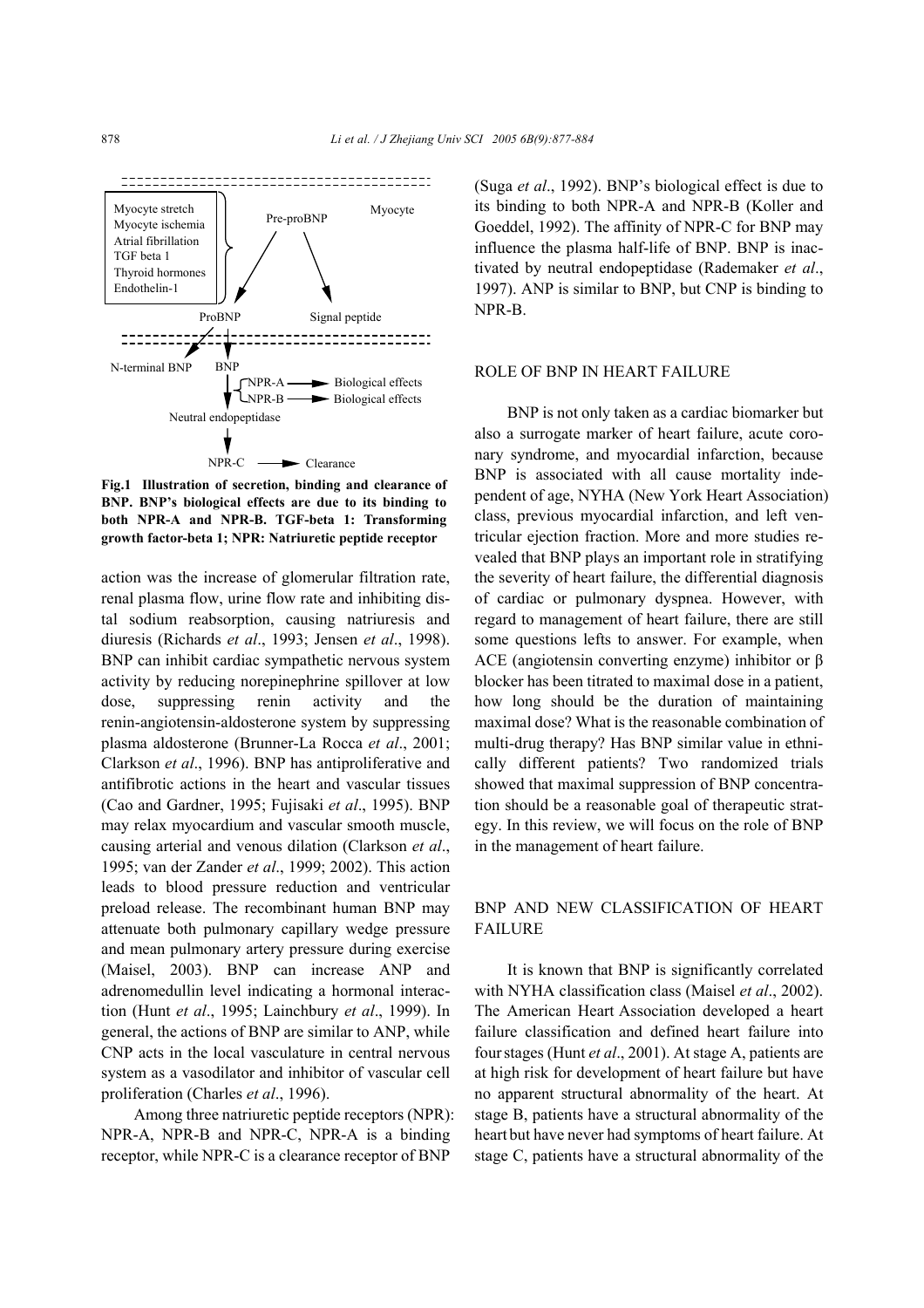heart and have current or previous symptoms of heart failure. At stage D, patients have end-stage symptoms of heart failure not responsive to standard treatment. In contrast to the traditional NYHA classification used to describe functional limitations and therefore is a subjective parameter, the new classification is an objective one that emphasizes the evolution and progression of heart failure.

Unlike the traditional view of heart failure that focuses on the hemodynamic involved in the syndrome, the structural, functional, and biologic alterations of heart failure can account for the clinical outcomes of the disease's management. There are several models established to illustrate the cascade of heart failure mechanisms. The conventional hemodynamic model of heart failure emphasized the effect of an altered load on the failing ventricle and introduced vasodilators and inotropic agents. The neurohumoral model emphasized the importance of activation of the rennin-angiotensin-aldosterone axis and the sympathetic nervous system in the progression of cardiac dysfunction. The most important advance is the recognition that cardiac hormones synthesized within the myocardium and excreted in an autocrine and paracrine manner. Representatively, BNP is produced by the ventricular myocardium in response to myocyte stretch and ischemia. The vasodilatory and natriuretic effects of BNP counteract the opposing actions of angiotensin II and aldosterone.

Left ventricular remodeling of heart failure is the process of mechanical, neurohormonal, or genetic alteration in ventricularsize, shape, and function. The characteristics of left ventricular remodeling include hypertrophy, loss of myocytes, and gain of interstitial fibrosis. It is a common progressive process that occurs in myocardial infarction, cardiomyopathy, hypertension, and valvular heart disease. BNP has a putative role in the counteractive response to ischemia. In patients with chronic stable angina, the alteration level of BNP was correlated with the size of the ischemic area (Tateishi *et al*., 2000; Kyriakides *et al*., 2000). BNP level in patients with unstable angina is higher than that in patients with stable angina or in healthy patients (Kikuta *et al*., 1996). Reversible ischemia may increase left ventricular wall stress to cause an elevation of BNP level in circulation. BNP level is closely correlated to the severity of diastolic dysfunction provided the systolic function is preserved (Lubien *et al*., 2002). Our clinical data showed that in patients with or without ischemic and non-ischemic heart failure, BNP level was inversely related to the left ventricular ejection fraction and end diastolic dimension (Fig.2 and Fig.3).



**Fig.2 Correlation between left ventricular end diastolic dimension (LVDd) and log***BNP* **in 78 Chinese patients with or without heart failure** 



**Fig.3 Correlation between left ventricular ejection fraction (LVEF) and log***BNP* **in 78 Chinese patients with or without heart failure**

On the other hand, the reverse remodeling process is a mechanism through which a variety of treatments control the heart failure syndromes. The reverse remodeling is associated with the pharmacological effects of ACE inhibitors, beta-adrenergic antagonists and aldosterone antagonists, or nonpharmacological effects of cardiac resynchronization and cardiac transplantation. All these therapeutic interventions promote a return to a more normal ventricular size and shape.

The correlation between BNP and the new heart failure classification remains to be clarified. BNP might not be a superior screening test to diagnose heart failure patient at stage B, who is asymptomatic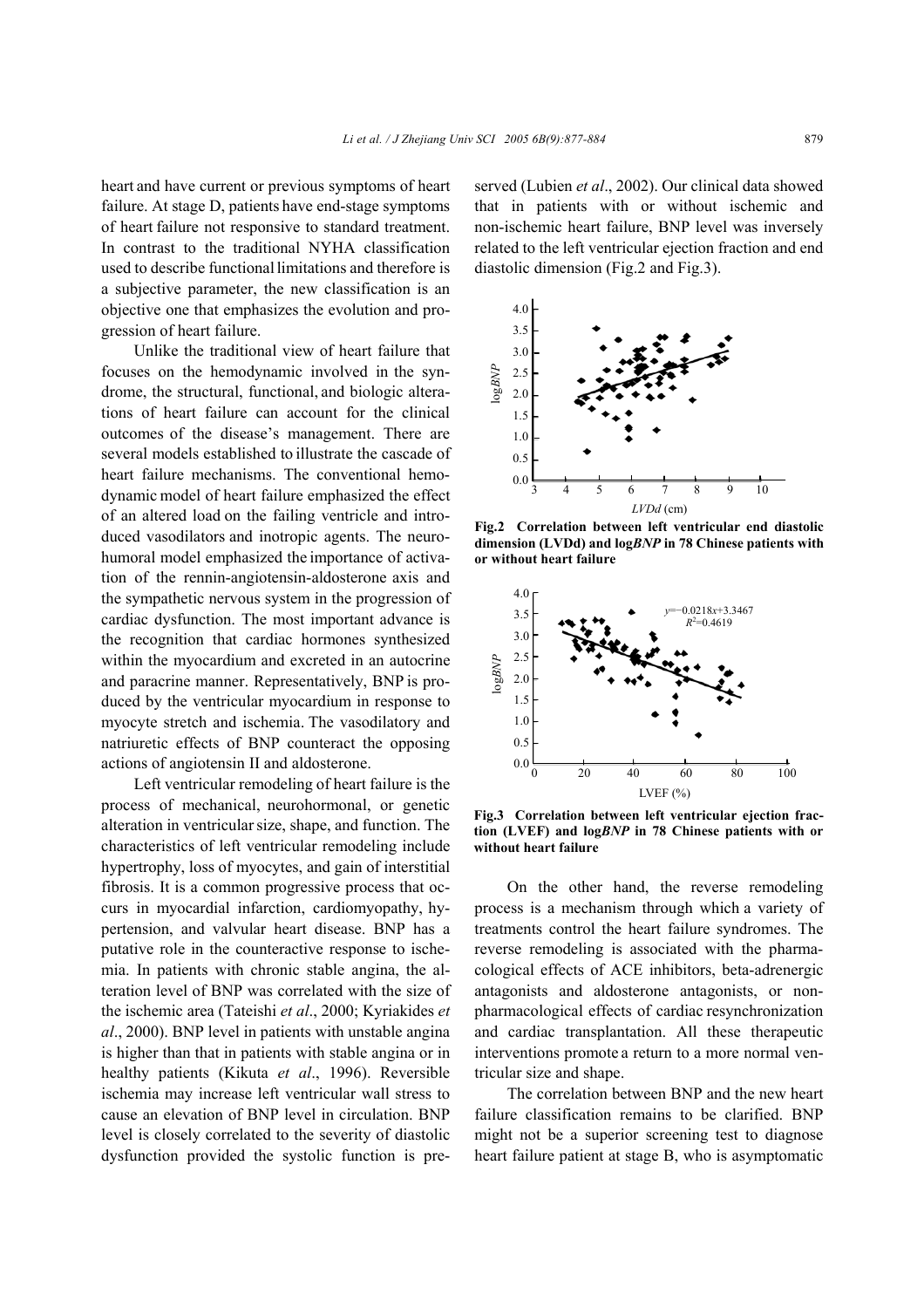but has structure disorder. But BNP can sensitively and accurately reflect the progression or reverse remodeling process of heart failure. In patients with chronic heart failure, BNP was more closely associated with mortality than was NYHA class or ejection fraction or peak oxygen uptake during exercise testing. In patients with decompensated heart failure, BNP was associated with readmission for heart failure and outcomes after presentation to the emergency department for heart failure. Moreover, log*BNP* was the independent predictor superior to 16 other indices for sudden death in patients with chronic heart failure (Berger *et al*., 2002).

#### MANAGEMENT OF HEART FAILURE

#### **Life style modification**

Basic habits of moderate sodium restriction, weight monitoring, and adherence to medication schedules may aid in avoiding fluid retention or alerting the patient to its presence. A regularly scheduled exercise program such as walk is recommended as it may have beneficial effects on symptoms. Smoking cessation is advised and moderation of wine intake is encouraged.

#### **Multi-drug therapy**

New guidelines for the evaluation and management of chronic heart failure were published by the American College of Cardiology. ACE inhibitors and angiotensin-receptor blockers (ARB) decrease afterload by interfering with the rennin-angiotensinaldosterone system, resulting in peripheral vasodilatation. Drugs of the both class can affect left ventricular hypertrophy, remodeling, and renal blood flow. ACE inhibitors decrease the conversion of angiotensin I to angiotensin II, thereby minimizing the multiple pathophysiological effects of angiotensin II, and decrease the degradation of bradykinin. Bradykinin promotes vasodilatation in the vascular endothelium and causes natriuresis in the kidney. ACE inhibitors in heart failure management and after a myocardial infarction improve symptoms, cardiac performance, survival rate, and decrease rehospitalization rate. Beta-blockers inhibit the sympathetic nervous system and adrenergic receptors. They slow the heart rate, decrease blood pressure, and have a

direct beneficial effect on the myocardium, enhancing reverse remodeling. Non-beta 1 selective betablockers can also block the alpha-adrenergic receptors and induce vasodilatation. Aldosterone stimulates renal sodium retention, potassium excretion and promotes ventricular and vascular hypertrophy. Selective or non-selective aldosterone antagonists counteract the effects of aldosterone. Diuretics decrease preload by stimulating natriuresis in the kidneys. Digoxin affects the  $\text{Na}^+\text{/K}^+$ -ATPase pump in the myocardial cell to increase contractility. Inotropics such as dobutamine and milrinone increase myocardial contractility. The combination of hydralazine and isosorbide dinitrate counteracts peripheral vasoconstriction and cause vasodilatation. The new drug Nesiritide (recombinant human brain natriuretic peptide) decreases pulmonary capillary wedge pressure and improves cardiac index and urinary flow rate in a dose-dependent manner (Fonarow, 2003; Zineh *et al*., 2003). It decreases preload by improving urinary flow and stimulates diuresis. In addition, it decreases norepinephrine and aldosterone concentrations and decreases afterload by vasodilatation.

#### **Nonpharmacological therapy**

Cardiac resynchronization therapy with biventricular pacing improves left ventricular function and favors reverse remodeling. Cardiac resynchronization therapy, stem cell transplantation and cardiac transplantation are promising nonpharmacological therapies when heart failure responds poorly to poly-pharmacological therapy.

## BNP IN MANAGEMENT OF CHRONIC HEART FAILURE

BNP concentration can fall quickly in patients with decompensated heart failure after aggressive treatment with diuretics, vasodilators, ACE inhibitor, ARB, beta-blockers and aldosterone antagonist (Table 1). The BNP concentration when euvolumia is achieved is closely related to the prognosis of heart failure. The further reduction of BNP concentration after comprehensive treatment including titration of ACE inhibitor or β blocker may reflect the real reverse remodeling process. It should be stressed that serial monitoring of BNP concentration is superior to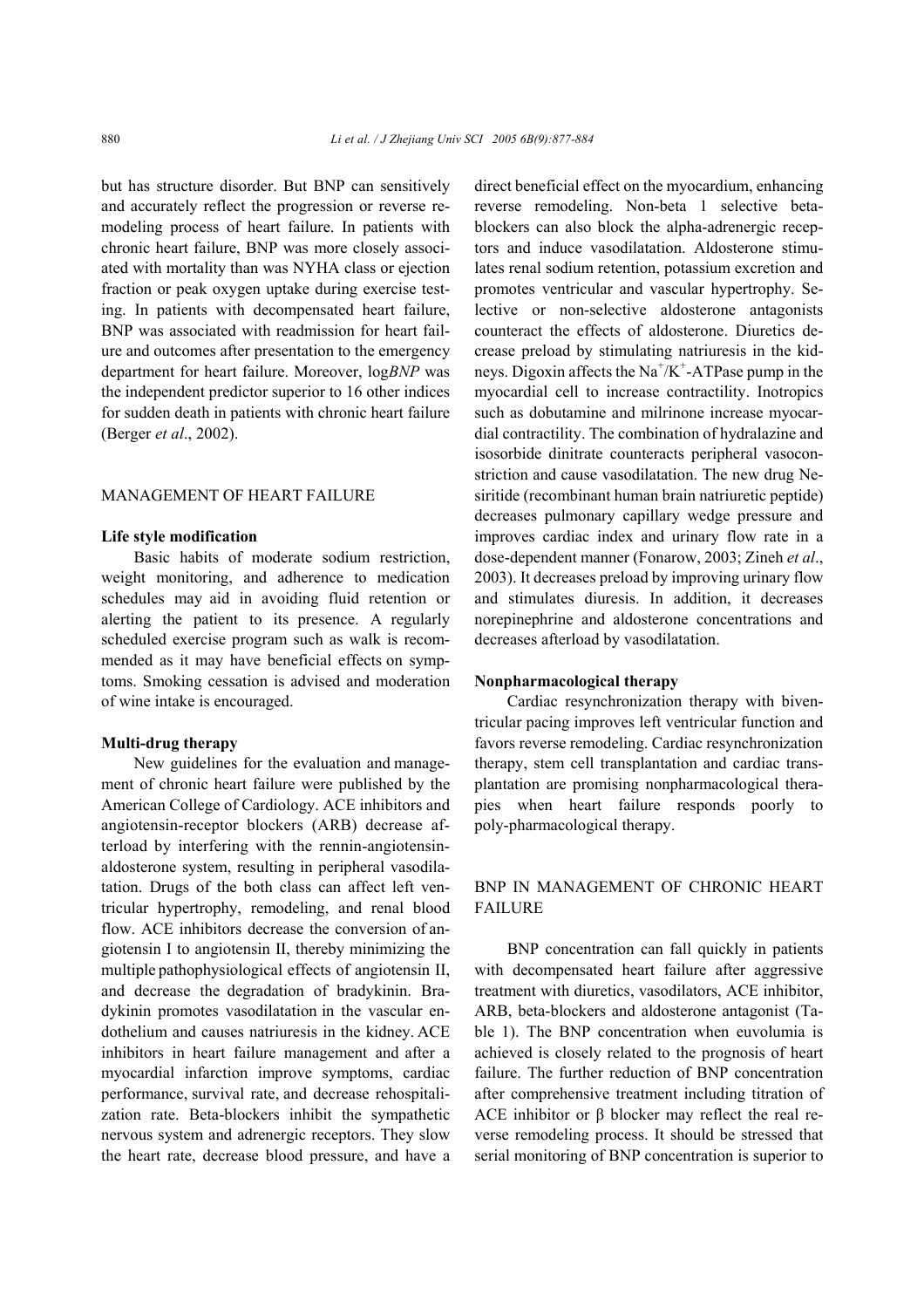assessment of BNP on admission for once, as the alteration of BNP concentration is a result of a dynamic process. Clinically, reverse remodeling may be judged by a reduction in left ventricular end-systolic volume by >15%. With this criterion, patients can be divided into responders and non-responders. However, among the non-responders some patients may have reduced BNP concentrations while others have sustained BNP concentration. The reduction of BNP may precede the alteration of ventricular sizes and therefore sensitively indicate an effective therapeutic strategy. The concept of BNP guided therapy is based on the two randomized trials. Whether titration of vasodilator according to blood BNP concentration is of value in individual optimization of vasodilator therapy in heart failure was investigated (Murdoch *et al*., 1999). Twenty patients with mild to moderate heart failure were randomly assigned to titration of ACE inhibitor dose according to serial measurement of blood BNP concentration or empirical ACE inhibitor therapy for 8 weeks. The results showed that the BNP guided therapy group was associated with significant reduction of BNP concentration that was significantly greater than the empirical therapy group (−42% vs −12%, *P*=0.03). Another study sought to determine whether BNP guided therapy would produce outcome superior to empirical therapy (Troughton *et al*., 2000). Study of sixty-nine heart failure patients who received either symptom-guided therapy or N-terminal BNP-guided therapy showed that the group assigned to N-terminal BNP-guided treatment received higher doses of ACE inhibitors, diuretics and spironolactone. Heart failure events in the N-terminal BNP-guided group were fewer than those in the symptom-guided group after 10 months of follow-up. More randomized trials to select BNP-guided non-pharmacological therapy (such as biventricular pacemaker and stem cell transplantation) are recommended.

## BNP ALGORITHM IN HEART FAILURE MAN-AGEMENT

A BNP algorithm can be established to aid the clinical decision-making including selection of drug, titration of drug dose or nonpharmacological therapy (Fig.4). The euvolumia can be set as the primary goal of treatment for decompensated heart failure with BNP concentration as an evidence of discharge other than improvement of symptoms, because high level of BNP not only predicts the rehospitalization within 30 d but also indicates a high incidence of death. The further goal of treatment is reverse remodeling. BNP concentration assessment is adjunct to echocardiogram indices and might be much more sensitively and accurately judging response and non-response to reverse remodeling. Serial assessment of BNP concentration and clinical decision-making shall be



**Fig.4 Algorithm for routine BNP assessment in the treatment of heart failure** 

|  |  | Table 1 Impact of drug interventions on blood BNP level in heart failure studies |
|--|--|----------------------------------------------------------------------------------|
|  |  |                                                                                  |

| Authors                     | Drugs          | <b>BNP</b> | Heart failure type       |
|-----------------------------|----------------|------------|--------------------------|
| Sanderson et al., 1995      | Beta blocker   | ◡          | Heart failure            |
| van Veldhuisen et al., 1998 | ACE inhibitor  | ◡          | Chronic heart failure    |
| Murdoch et al., 1999        | Vasodilator    | ◡          | Chronic heart failure    |
| Tsutamoto et al., 2001      | Spironolactone | ◡          | Congestive heart failure |
| Latini et al., 2002         | Valsartan      | ◡          | Heart failure            |
| Shiga et al., 2003          | Amiodarone     | ◡          | Heart failure            |
| Tsutamoto et al., 1997      | Digitalis      | $\uparrow$ | Congestive heart failure |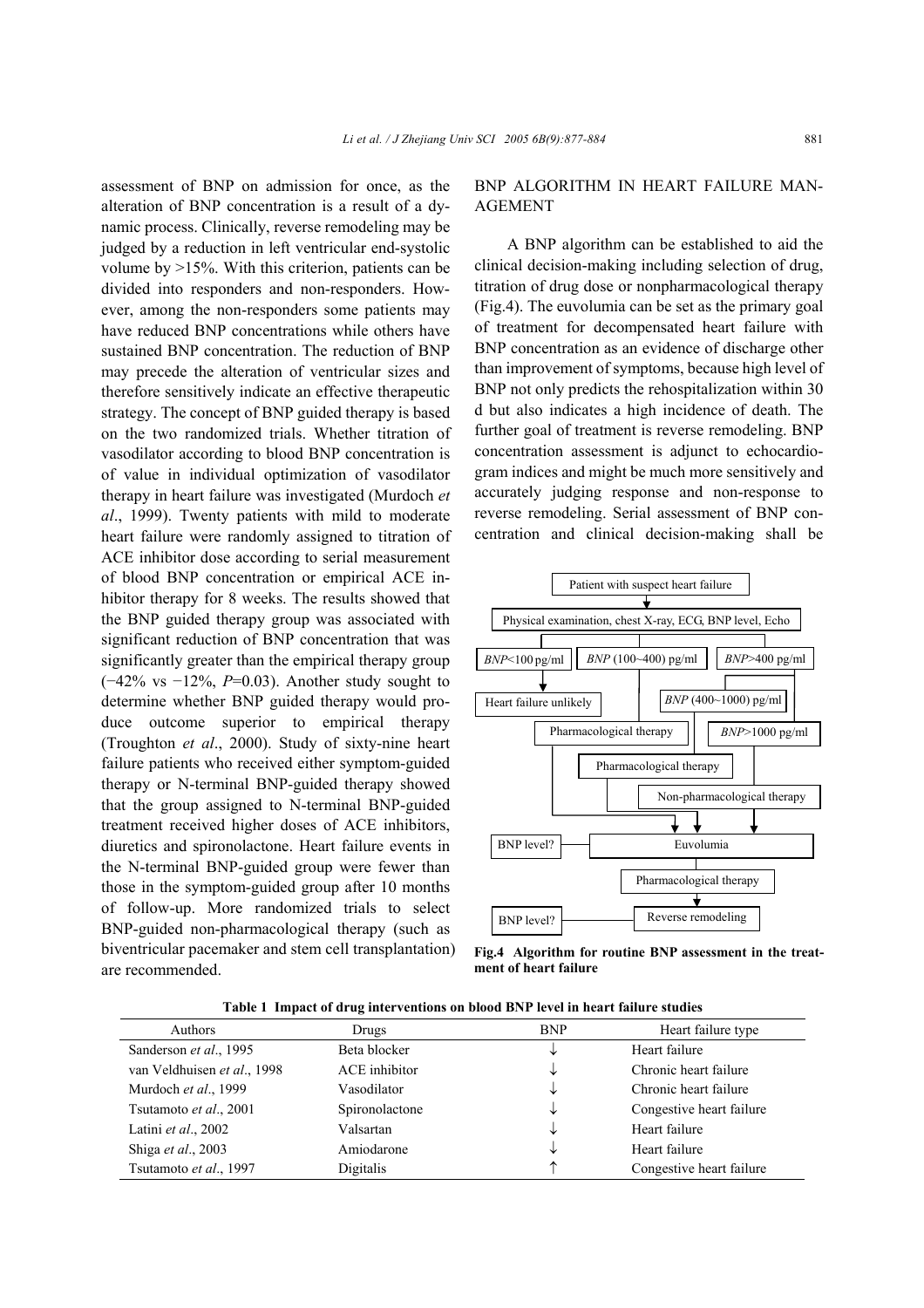routinely recorded in a computed feedback system to reflect more precisely the dynamic procedure of heart failure management. As a surrogate marker of heart failure endpoints, the lowest or normal BNP concentration achieved after intervention indicates a promising prognosis while sustained BNP concentration alerts a poor prognosis. For the purpose of better efficacy and lower adverse reaction in the management of chronic heart failure, establishing a computed feedback system is suggested to manage all personnel, diagnostic and therapeutic information of each patient including dynamic change of BNP.

#### **References**

- Berger, R., Huelsman, M., Strecker, K., Bojic, A., Moser, P., Stanek, B., Pacher, R., 2002. Brain natriuretic peptide predicts sudden death in patients with chronic heart failure. *Circulation*, **105**(20):2392-2397.
- Brunner-La Rocca, H.P., Kaye, D.M., Woods, R.L., Hastings, J., Esler, M.D., 2001. Effects of intravenous brain natriuretic peptide on regional sympathetic activity in patients with chronic heart failure as compared with healthy control subjects. *J. Am. Coll. Cardiol.*, **37**(5):1221-1227.
- Cao, L., Gardner, D.G., 1995. Natriuretic peptides inhibit DNA synthesis in cardiac fibroblasts. *Hypertension*, **25**(2):227-234.
- Charles, C.J., Espiner, E.A., Richards, A.M., Nicholls, M.G., Yandle, T.G., 1996. Comparative bioactivity of atrial, brain, and C-type natriuretic peptides in conscious sheep. *Am. J. Physiol.*, **270**(6 Pt 2):R1324-1331.
- Clarkson, P.B., Wheeldon, N.M., Macleod, C., Coutie, W., MacDonald, T.M., 1995. Brain natriuretic peptide: Effect on left ventricular filling patterns in healthy subjects. *Clin. Sci. (Lond)*, **88**(2):159-164.
- Clarkson, P.B., Wheeldon, N.M., MacFadyen, R.J., Pringle, S.D., MacDonald, T.M., 1996. Effects of brain natriuretic peptide on exercise hemodynamics and neurohormones in isolated diastolic heart failure. *Circulation*, **93**(11): 2037-2042.
- de Bold, A.J., 1985. Atrial natriuretic factor: A hormone produced by the heart. *Science*, **230**(4727):767-770.
- de Bold, A.J., Borenstein, H.B., Veress, A.T., Sonnenberg, H., 1981. A rapid and potent natriuretic response to intravenous injection of atrial myocardial extract in rats. *Life Sci*., **28**(1):89-94.
- de Bold, A.J., Bruneau, B.G., Kuroski de Bold, M.L., 1996. Mechanical and neuroendocrine regulation of the endocrine heart. *Cardiovasc. Res*., **31**(1):7-18.
- de Bold, A.J., Ma, K.K., Zhang, Y., de Bold, M.L., Bensimon, M., Khoshbaten, A., 2001. The physiological and pathophysiological modulation of the endocrine function of the heart. *Can. J. Physiol. Pharmacol.*, **79**(8):705-714.
- Fonarow, G.C., 2003. Brain natriuretic peptide: Spectrum of application. Nesiritide (recombinant BNP) for heart failure. *Heart Fail Rev.*, **8**(4):321-325.
- Fujisaki, H., Ito, H., Hirata, Y., Tanaka, M., Hata, M., Lin, M., Adachi, S., Akimoto, H., Marumo, F., Hiroe, M., 1995. Natriuretic peptides inhibit angiotensin II-induced proliferation of rat cardiac fibroblasts by blocking endothelin-1 gene expression. *J. Clin. Invest.*, **96**(2): 1059-1065.
- Hama, N., Itoh, H., Shirakami, G., Nakagawa, O., Suga, S., Ogawa, Y., Masuda, I., Nakanishi, K., Yoshimasa, T., Hashimoto, Y., 1995. Rapid ventricular induction of brain natriuretic peptide gene expression in experimental acute myocardial infarction. *Circulation*, **92**(6):1558-1564.
- Henry, J.P., Pearce, J.W., 1956. The possible role of cardiac atrial stretch receptors in the induction of changes in urine flow. *J. Physiol*., **131**(3):572-585.
- Hunt, P.J., Espiner, E.A., Richards, A.M., Yandle, T.G., Frampton, C., Nicholls, M.G., 1995. Interactions of atrial and brain natriuretic peptides at pathophysiological levels in normal men. *Am. J. Physiol.*, **269**(6 Pt 2):R1397-1403.
- Hunt, S.A., Baker, D.W., Chin, M.H., Cinquegrani, M.P., Feldman, A.M., Francis, G.S., Ganiats, T.G., Goldstein, S., Gregoratos, G., Jessup, M.L., *et al*., 2001. ACC/AHA guidelines for the evaluation and management of chronic heart failure in the adult: Executive summary. A report of the American college of cardiology/American heart association task force on practice guidelines (committee to revise the 1995 Guidelines for the Evaluation and Management of Heart Failure). *J. Am. Coll. Cardiol.*, **38**:2101-2113.
- Jensen, K.T., Carstens, J., Pedersen, E.B., 1998. Effect of BNP on renal hemodynamics tubular function and vasoactive hormones in humans. *Am. J. Physiol.*, **274**(1 Pt 2): F63-F72.
- Kangawa, K., Fukuda, A., Kubota, I., Hayashi, Y., Minamitake, Y., Matsuo, H., 1984. Human atrial natriuretic polypeptides (hANP): Purification, structure synthesis and biological activity. *J. Hypertens. Suppl*., **2**(3):S321-S323.
- Kikuta, K., Yasue, H., Yoshimura, M., Morita, E., Sumida, H., Kato, H., Kugiyama, K., Ogawa, H., Okumura, K., Ogawa, Y., *et al*., 1996. Increased plasma levels of B-type natriuretic peptide in patients with unstable angina. *Am. Heart J.*, **132**(1 Pt 1):101-107.
- Kisch, B., 1956. Electron microscopy of the atrium of the heart. I. Guinea pig. *Exp. Med. Surg.*, **14**(2-3):99-112.
- Koller, K.J., Goeddel, D.V., 1992. Molecular biology of the natriuretic peptides and their receptors. *Circulation*, **86**(4):1081-1088.
- Kyriakides, Z.S., Markianos, M., Michalis, L., Antoniadis, A., Nikolaou, N.I., Kremastinos, D.T., 2000. Brain natriuretic peptide increases acutely and much more prominently than atrial natriuretic peptide during coronary angioplasty. *Clin. Cardiol.*, **23**(4):285-288.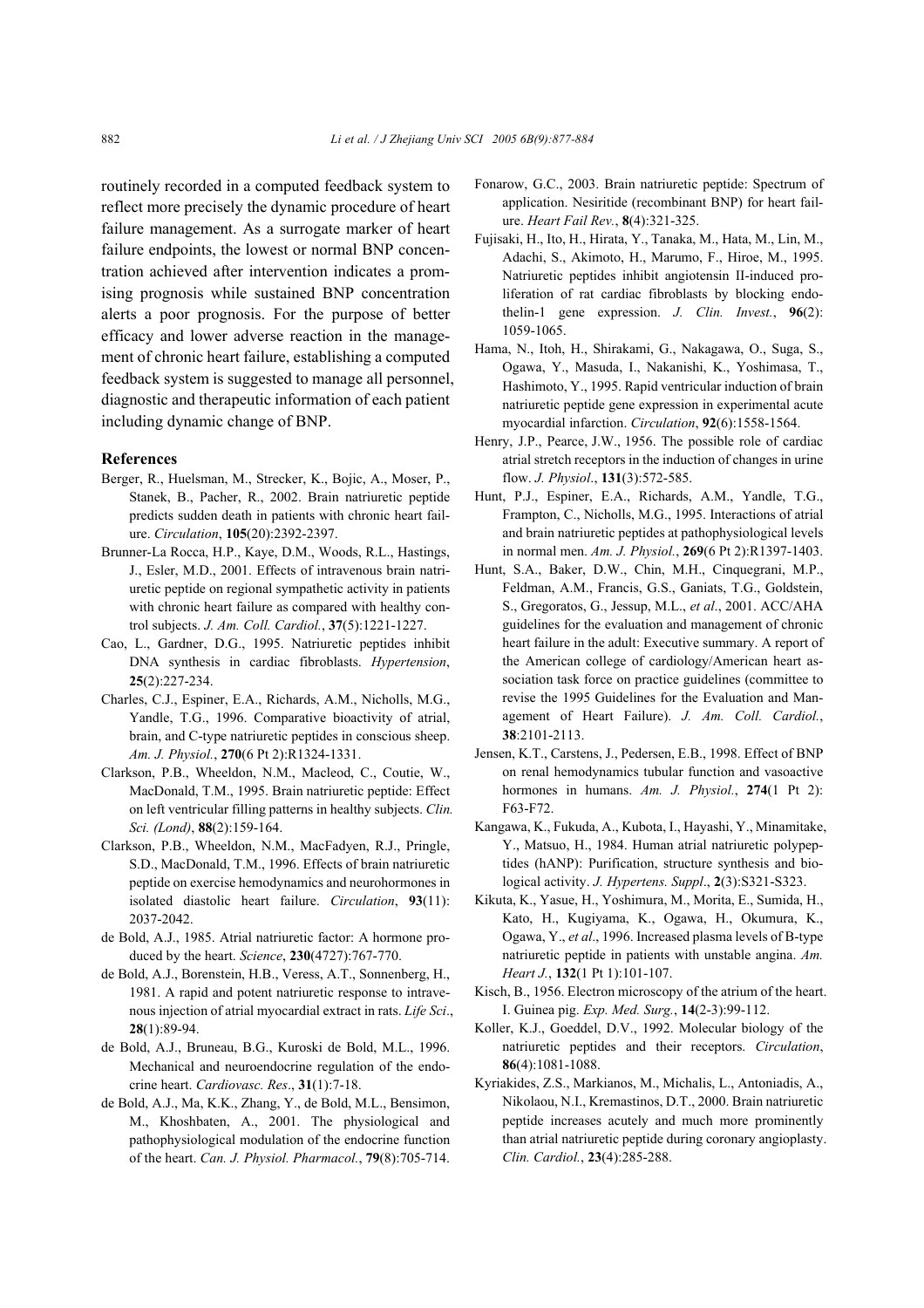- Lainchbury, J.G., Nicholls, M.G., Espiner, E.A., Yandle, T.G., Lewis, L.K., Richards, A.M., 1999. Bioactivity and interactions of adrenomedullin and brain natriuretic peptide in patients with heart failure. *Hypertension*, **34**(1):70-75.
- Latini, R., Masson, S., Anand, I., Judd, D., Maggioni, A.P., Chiang, Y.T., Bevilacqua, M., Salio, M., Cardano, P., Dunselman, P.H., *et al*., 2002. Effects of valsartan on circulating brain natriuretic peptide and norepinephrine in symptomatic chronic heart failure: The Valsartan Heart Failure Trial (Val-HeFT). *Circulation*, **106**(19): 2454-2458.
- Lubien, E., DeMaria, A., Krishnaswamy, P., Clopton, P., Koon, J., Kazanegra, R., Gardetto, N., Wanner, E., Maisel, A.S., 2002. Utility of B-natriuretic peptide in detecting diastolic dysfunction: Comparison with Doppler velocity recordings. *Circulation*, **105**(5):595-601.
- Maisel, A.S., 2003. Nesiritide: A new therapy for the treatment of heart failure. *Cardiovasc. Toxicol.*, **3**(1):37-42.
- Maisel, A.S., Krishnaswamy, P., Nowak, R.M., McCord, J., Hollander, J.E., Duc, P., Omland, T., Storrow, A.B., Abraham, W.T., Wu, A.H., *et al*., 2002. Breathing not properly multinational study investigators. Rapid measurement of B-type natriuretic peptide in the emergency diagnosis of heart failure. *N. Engl. J. Med.*, **347**(3): 161-167.
- Minamino, N., Makino, Y., Tateyama, H., Kangawa, K., Matsuo, H., 1991. Characterization of immunoreactive human C-type natriuretic peptide in brain and heart. *Biochem. Biophys. Res. Commun.*, **179**(1):535-542.
- Mukoyama, M., Nakao, K., Hosoda, K., Suga, S., Saito, Y., Ogawa, Y., Shirakami, G., Jougasaki, M., Obata, K., Yasue, H., 1991. Brain natriuretic peptide as a novel cardiac hormone in humans. Evidence for an exquisite dual natriuretic peptide system, atrial natriuretic peptide and brain natriuretic peptide. *J. Clin. Invest.*, **87**(4): 1402-1412.
- Murdoch, D.R., McDonagh, T.A., Byrne, J., Blue, L., Farmer, R., Morton, J.J., Dargie, H.J., 1999. Titration of vasodilator therapy in chronic heart failure according to plasma brain natriuretic peptide concentration: Randomized comparison of the hemodynamic and neuroendocrine effects of tailored versus empirical therapy. *Am. Heart J.*, **138**(6 Pt 1):1126-1132.
- Rademaker, M.T., Charles, C.J., Kosoglou, T., Protter, A.A., Espiner, E.A., Nicholls, M.G., Richards, A.M., 1997. Clearance receptors and endopeptidase: Equal role in natriuretic peptide metabolism in heart failure. *Am. J. Physiol.*, **273**(5 Pt 2):H2372-2379.
- Richards, A.M., Crozier, I.G., Holmes, S.J., Espiner, E.A., Yandle, T.G., Frampton, C., 1993. Brain natriuretic peptide: Natriuretic and endocrine effects in essential hypertension. *J. Hypertens.*, **11**(2):163-170.
- Sanderson, J.E., Chan, W.W., Hung, Y.T., Chan, S.K., Shum, I.O., Raymond, K., Woo, K.S., 1995. Effect of low dose

beta blockers on atrial and ventricular (B type) natriuretic factor in heart failure: A double blind, randomised comparison of metoprolol and a third generation vasodilating beta blocker. *Br. Heart J.*, **74**(5):502-507.

- Shiga, T., Hosaka, F., Wakaumi, M., Matsuda, N., Tanizaki, K., Kajimoto, K., Shoda, M., Hagiwara, N., Kasanuki, H., 2003. Amiodarone decreases plasma brain natriuretic peptide level in patients with heart failure and ventricular tachyarrhythmia. *Cardiovasc. Drugs Ther.*, **17**(4): 325-333.
- Sudoh, T., Kangawa, K., Minamino, N., Matsuo, H., 1988. A new natriuretic peptide in porcine brain. *Nature*, **332**(6159):78-81.
- Sudoh, T., Maekawa, K., Kojima, M., Minamino, N., Kangawa, K., Matsuo, H., 1989. Cloning and sequence analysis of cDNA encoding a precursor for human brain natriuretic peptide. *Biochem. Biophys. Res. Commun.*, **159**(3): 1427-1434.
- Sudoh, T., Minamino, N., Kangawa, K., Matsuo, H., 1990. C-type natriuretic peptide (CNP): A new member of natriuretic peptide family identified in porcine brain. *Biochem. Biophys. Res. Commun.*, **168**(2):863-870.
- Suga, S., Nakao, K., Hosoda, K., Mukoyama, M., Ogawa, Y., Shirakami, G., Arai, H., Saito, Y., Kambayashi, Y., Inouye, K., 1992. Receptor selectivity of natriuretic peptide family, atrial natriuretic peptide, brain natriuretic peptide, and C-type natriuretic peptide. *Endocrinology*, **130**(1):229-239.
- Tateishi, J., Masutani, M., Ohyanagi, M., Iwasaki, T., 2000. Transient increase in plasma brain (B-type) natriuretic peptide after percutaneous transluminal coronary angioplasty. *Clin. Cardiol.*, **23**(10):776-780.
- Troughton, R.W., Frampton, C.M., Yandle, T.G., Espiner, E.A., Nicholls, M.G., Richards, A.M., 2000. Treatment of heart failure guided by plasma aminoterminal brain natriuretic peptide (N-BNP) concentrations. *Lancet.*, **355**(9210):1126-1130.
- Tsutamoto, T., Wada, A., Maeda, K., Hisanaga, T., Fukai, D., Maeda, Y., Ohnishi, M., Mabuchi, N., Kinoshita, M., 1997. Digitalis increases brain natriuretic peptide in patients with severe congestive heart failure. *Am. Heart J.*, **134**(5 Pt 1):910-916.
- Tsutamoto, T., Wada, A., Maeda, K., Mabuchi, N., Hayashi, M., Tsutsui, T., Ohnishi, M., Sawaki, M., Fujii, M., Matsumoto, T., *et al*., 2001. Effect of spironolactone on plasma brain natriuretic peptide and left ventricular remodeling in patients with congestive heart failure. *J. Am. Coll. Cardiol.*, **37**(5):1228-1233.
- van der Zander, K., Houben, A.J., Kroon, A.A., de Leeuw, P.W., 1999. Effects of brain natriuretic peptide on forearm vasculature: Comparison with atrial natriuretic peptide. *Cardiovasc. Res.*, **44**(3):595-600.
- van der Zander, K., Houben, A.J., Kroon, A.A., De Mey, J.G., Smits, P.A., de Leeuw, P.W., 2002. Nitric oxide and po-